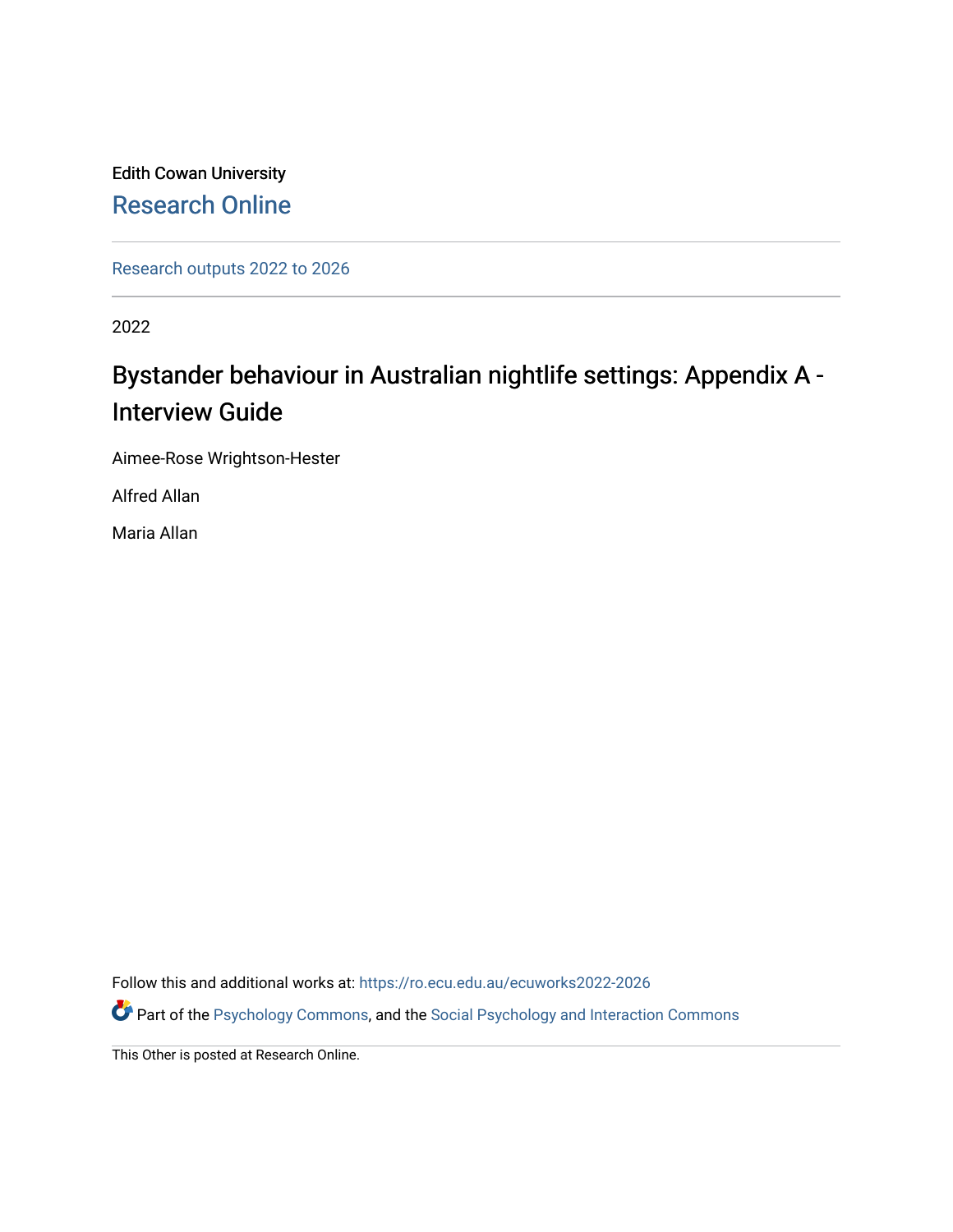## **Appendix A**

**Interview Guide** Rapport building: Hi How often do you go? What type of places do you like? Do you usually go with friends/partner? What do you like to do in nightlife settings?

your views on the behavior?

Thank you for agreeing to be interviewed. As per the information the current study aims to investigate the factors affecting young Australians' responses to sexual behaviors in nightlife settings. Please consider the following scenario after I have read the scenario I will ask you some questions. **"Sarah is dancing in a crowd and John who is a part of the crowd unexpectedly grabs her bum."**

Is this a behavior that you've seen occur in nightlife settings like bars or nightclubs? If yes, could you tell me roughly the last time you saw it happen? Or about a similar behavior you saw happen.

Do you think this is a typical behavior in bars and nightclubs? Could you explain what you mean by typical? If it's not typical how often do you think it would occur? How acceptable is this behavior to you? What do you think other nightlife users think about this behavior? Would they agree with